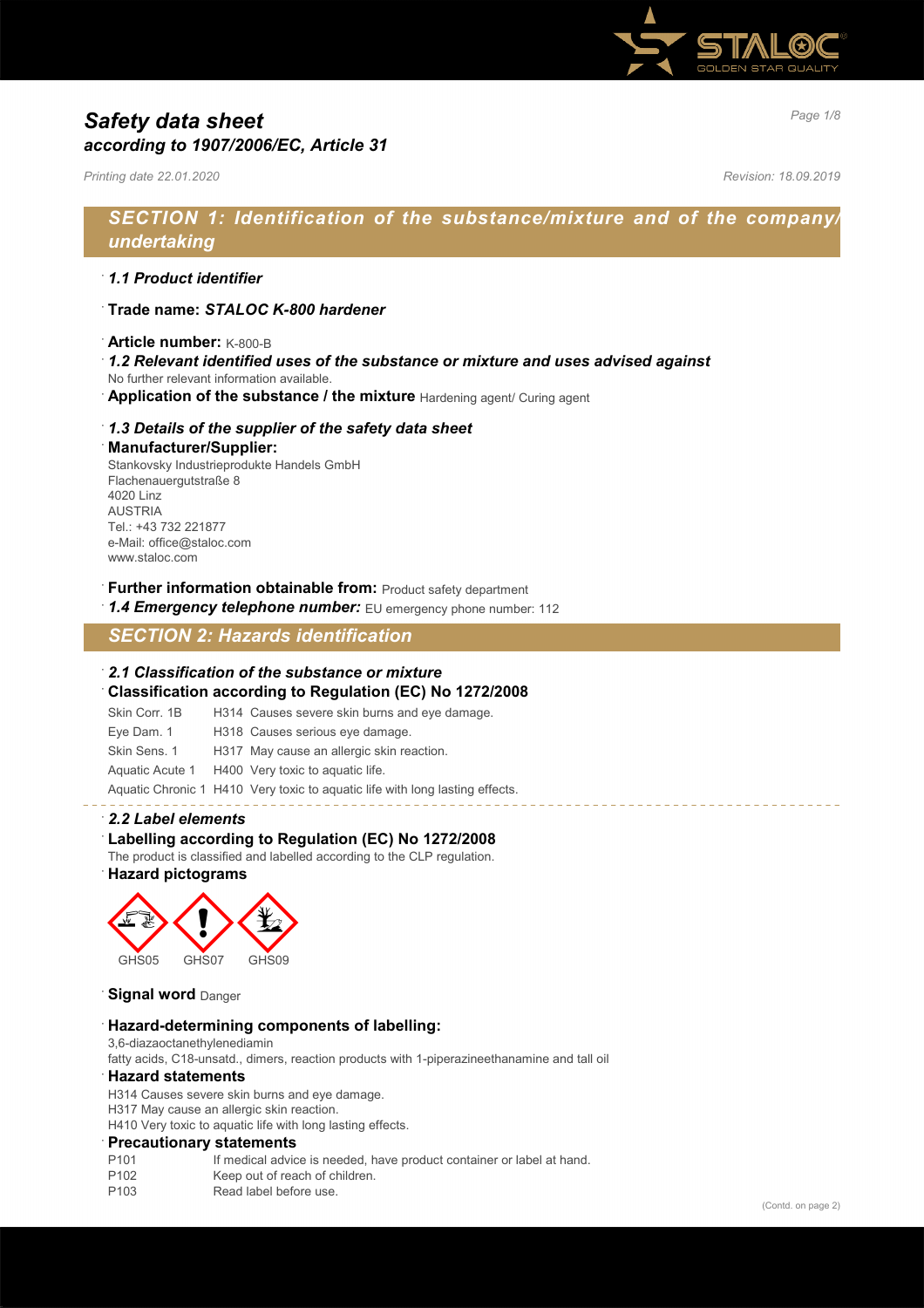

# *Page 2/8 Safety data sheet according to 1907/2006/EC, Article 31*

*Printing date 22.01.2020 Revision: 18.09.2019*

### *Trade name: STALOC K-800 hardener*

(Contd. of page 1)

- P303+P361+P353 IF ON SKIN (or hair): Take off immediately all contaminated clothing. Rinse skin with water [or shower]. P305+P351+P338 IF IN EYES: Rinse cautiously with water for several minutes. Remove contact lenses, if present and easy to do. Continue rinsing. P310 Immediately call a POISON CENTER/doctor. P321 Specific treatment (see on this label).<br>P362+P364 Take off contaminated clothing and w P362+P364 Take off contaminated clothing and wash it before reuse.<br>P405 Store locked up
	- Store locked up.
- P501 Dispose of contents/container in accordance with local/regional/national/international regulations.
- · *2.3 Other hazards*

#### · **Results of PBT and vPvB assessment**

- **PBT:** Not applicable.
- · **vPvB:** Not applicable.

### *SECTION 3: Composition/information on ingredients*

#### · *3.2 Chemical characterisation: Mixtures*

**Description:** Mixture of substances listed below with nonhazardous additions.

| Dangerous components: |                                   |                                                                                                                                                                                 |          |
|-----------------------|-----------------------------------|---------------------------------------------------------------------------------------------------------------------------------------------------------------------------------|----------|
|                       | CAS: 112-24-3                     | 3.6-diazaoctanethylenediamin                                                                                                                                                    | >25-≤50% |
|                       | EINECS: 203-950-6                 | Skin Corr. 1B, H314; $\overline{()}$ Acute Tox. 4, H312; Skin Sens. 1, H317; Aquatic Chronic 3,                                                                                 |          |
|                       | Index number: $612-059-00-5$ H412 |                                                                                                                                                                                 |          |
|                       | CAS: 206565-89-1                  | fatty acids, C18-unsatd., dimers, reaction products with 1-piperazineethanamine and tall   >25-≤50%                                                                             |          |
|                       | ELINCS: 447-880-6                 | oil                                                                                                                                                                             |          |
|                       |                                   | Index number: 612-275-00-X $\bigotimes_{2} \text{Eye Dam. 1, H318; } \bigotimes_{3} \text{ Aquatic Acute 1, H400; Aquatic Chronic 1, H410; } \bigotimes_{1} \text{Skin Irrit.}$ |          |

Additional information: For the wording of the listed hazard phrases refer to section 16.

# *SECTION 4: First aid measures*

#### · *4.1 Description of first aid measures*

**General information:** Immediately remove any clothing soiled by the product.

· **After inhalation:**

Supply fresh air and to be sure call for a doctor.

In case of unconsciousness place patient stably in side position for transportation.

- **After skin contact:** Immediately wash with water and soap and rinse thoroughly.
- After eye contact: Rinse opened eye for several minutes under running water. Then consult a doctor.
- After swallowing: Drink plenty of water and provide fresh air. Call for a doctor immediately.
- 4.2 Most important symptoms and effects, both acute and delayed No further relevant information available.

· *4.3 Indication of any immediate medical attention and special treatment needed* No further relevant information available.

### *SECTION 5: Firefighting measures*

- · *5.1 Extinguishing media*
- · **Suitable extinguishing agents:** Use fire extinguishing methods suitable to surrounding conditions.
- · *5.2 Special hazards arising from the substance or mixture*
- During heating or in case of fire poisonous gases are produced.
- · *5.3 Advice for firefighters*

Protective equipment: Mouth respiratory protective device.

### *SECTION 6: Accidental release measures*

· *6.1 Personal precautions, protective equipment and emergency procedures*

Mount respiratory protective device.

Wear protective equipment. Keep unprotected persons away.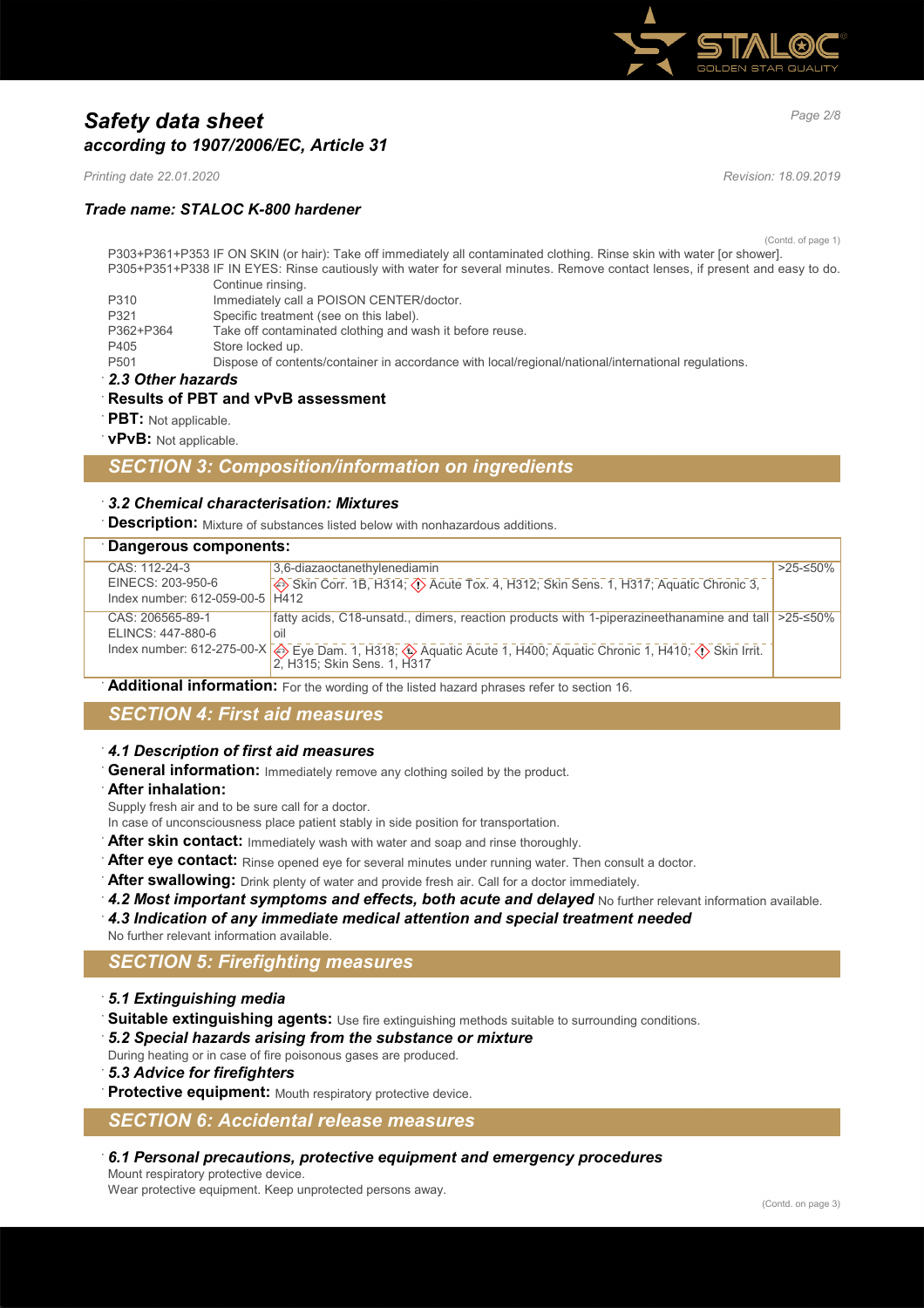

# *Page 3/8 Safety data sheet according to 1907/2006/EC, Article 31*

*Printing date 22.01.2020 Revision: 18.09.2019*

### *Trade name: STALOC K-800 hardener*

#### · *6.2 Environmental precautions:*

Do not allow product to reach sewage system or any water course. Inform respective authorities in case of seepage into water course or sewage system. Do not allow to enter sewers/ surface or ground water.

## · *6.3 Methods and material for containment and cleaning up:*

Absorb with liquid-binding material (sand, diatomite, acid binders, universal binders, sawdust). Use neutralising agent. Dispose contaminated material as waste according to item 13.

# Ensure adequate ventilation.

· *6.4 Reference to other sections* See Section 7 for information on safe handling. See Section 8 for information on personal protection equipment.

# See Section 13 for disposal information.

### *SECTION 7: Handling and storage*

#### · *7.1 Precautions for safe handling*

Ensure good ventilation/exhaustion at the workplace. Prevent formation of aerosols.

**Information about fire - and explosion protection:** Keep respiratory protective device available.

# · *7.2 Conditions for safe storage, including any incompatibilities*

· **Storage:**

- **Requirements to be met by storerooms and receptacles:** No special requirements.
- · **Information about storage in one common storage facility:** Not required.
- **Further information about storage conditions:** Keep container tightly sealed.
- 7.3 Specific end use(s) No further relevant information available.

### *SECTION 8: Exposure controls/personal protection*

· **Additional information about design of technical facilities:** No further data; see item 7.

#### · *8.1 Control parameters*

#### · **Ingredients with limit values that require monitoring at the workplace:**

The product does not contain any relevant quantities of materials with critical values that have to be monitored at the workplace.

· **Additional information:** The lists valid during the making were used as basis.

#### · *8.2 Exposure controls*

### · **Personal protective equipment:**

#### · **General protective and hygienic measures:**

Keep away from foodstuffs, beverages and feed. Immediately remove all soiled and contaminated clothing Wash hands before breaks and at the end of work. Avoid contact with the eyes. Avoid contact with the eyes and skin.

#### · **Respiratory protection:**

In case of brief exposure or low pollution use respiratory filter device. In case of intensive or longer exposure use self-contained respiratory protective device.

#### · **Protection of hands:**



The glove material has to be impermeable and resistant to the product/ the substance/ the preparation.

Due to missing tests no recommendation to the glove material can be given for the product/ the preparation/ the chemical mixture. Selection of the glove material on consideration of the penetration times, rates of diffusion and the degradation

(Contd. of page 2)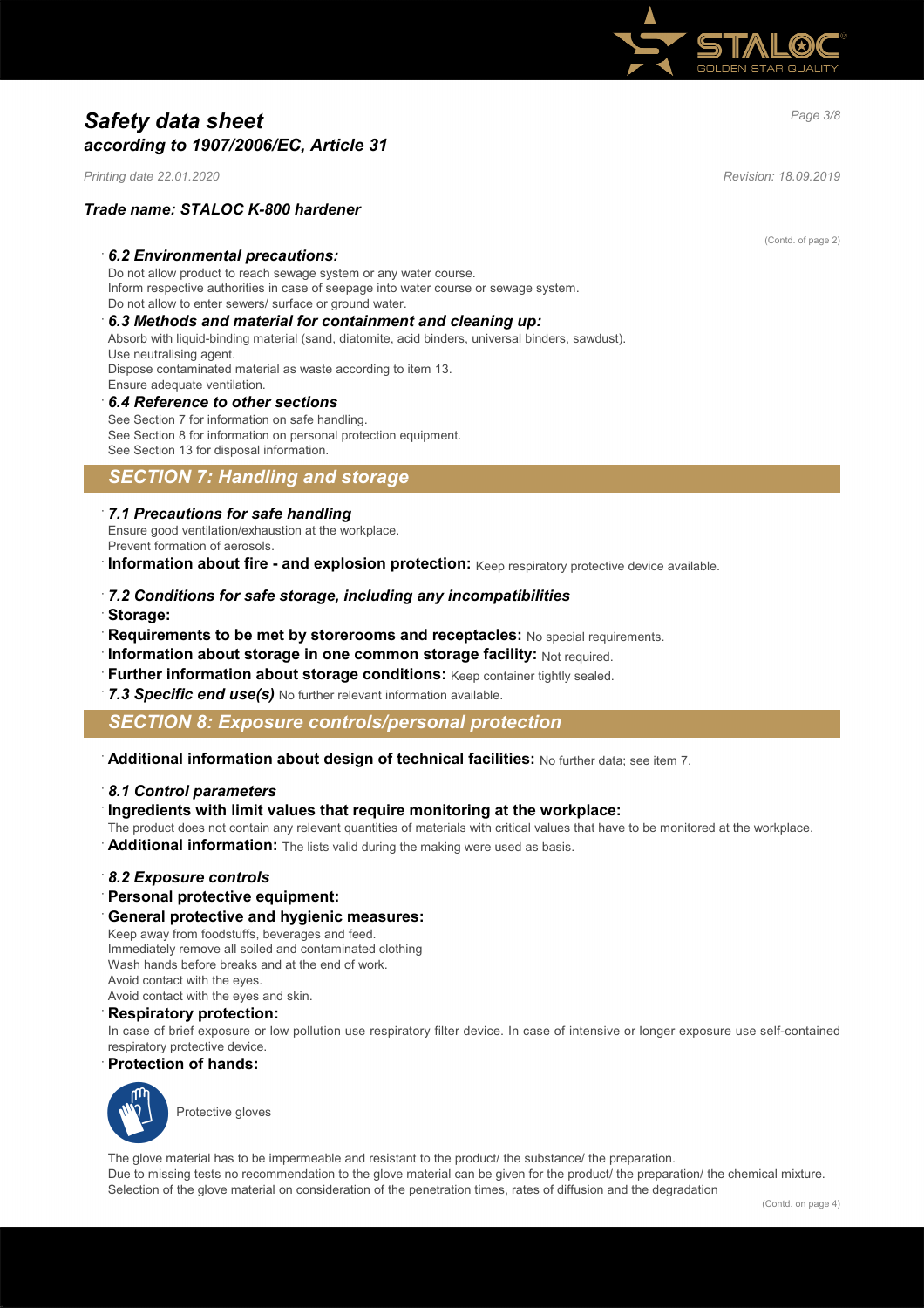# *Page 4/8 Safety data sheet according to 1907/2006/EC, Article 31*

*Printing date 22.01.2020 Revision: 18.09.2019*

### *Trade name: STALOC K-800 hardener*

(Contd. of page 3)

#### · **Material of gloves**

The selection of the suitable gloves does not only depend on the material, but also on further marks of quality and varies from manufacturer to manufacturer. As the product is a preparation of several substances, the resistance of the glove material can not be calculated in advance and has therefore to be checked prior to the application.

#### · **Penetration time of glove material**

The exact break through time has to be found out by the manufacturer of the protective gloves and has to be observed. · **Eye protection:**



Tightly sealed goggles

# *SECTION 9: Physical and chemical properties*

| 9.1 Information on basic physical and chemical properties<br><b>General Information</b> |                                               |  |
|-----------------------------------------------------------------------------------------|-----------------------------------------------|--|
| Appearance:                                                                             |                                               |  |
| Form:                                                                                   | Pasty                                         |  |
| Colour:                                                                                 | Beige                                         |  |
| Odour:                                                                                  | Amine-like                                    |  |
| <b>Odour threshold:</b>                                                                 | Not determined.                               |  |
| pH-value:                                                                               | Not determined.                               |  |
| <b>Change in condition</b>                                                              |                                               |  |
| <b>Melting point/freezing point:</b>                                                    | Undetermined.                                 |  |
| Initial boiling point and boiling range: 190 °C                                         |                                               |  |
| <b>Flash point:</b>                                                                     | 100 °C                                        |  |
| Flammability (solid, gas):                                                              | Not applicable.                               |  |
| <b>Ignition temperature:</b>                                                            | 335 °C                                        |  |
| <b>Decomposition temperature:</b>                                                       | Not determined.                               |  |
| Auto-ignition temperature:                                                              | Product is not selfigniting.                  |  |
| <b>Explosive properties:</b>                                                            | Product does not present an explosion hazard. |  |
| <b>Explosion limits:</b>                                                                |                                               |  |
| Lower:                                                                                  | Not determined.                               |  |
| Upper:                                                                                  | Not determined.                               |  |
| Vapour pressure:                                                                        | Not determined.                               |  |
| Density:                                                                                | Not determined.                               |  |
| <b>Relative density</b>                                                                 | Not determined.                               |  |
| Vapour density                                                                          | Not determined.                               |  |
| <b>Evaporation rate</b>                                                                 | Not determined.                               |  |
| Solubility in / Miscibility with                                                        |                                               |  |
| water:                                                                                  | Not miscible or difficult to mix.             |  |
| Partition coefficient: n-octanol/water:                                                 | Not determined.                               |  |
| <b><u>∶Viscosity:</u></b>                                                               |                                               |  |
| <b>Dynamic:</b>                                                                         | Not determined.                               |  |
|                                                                                         |                                               |  |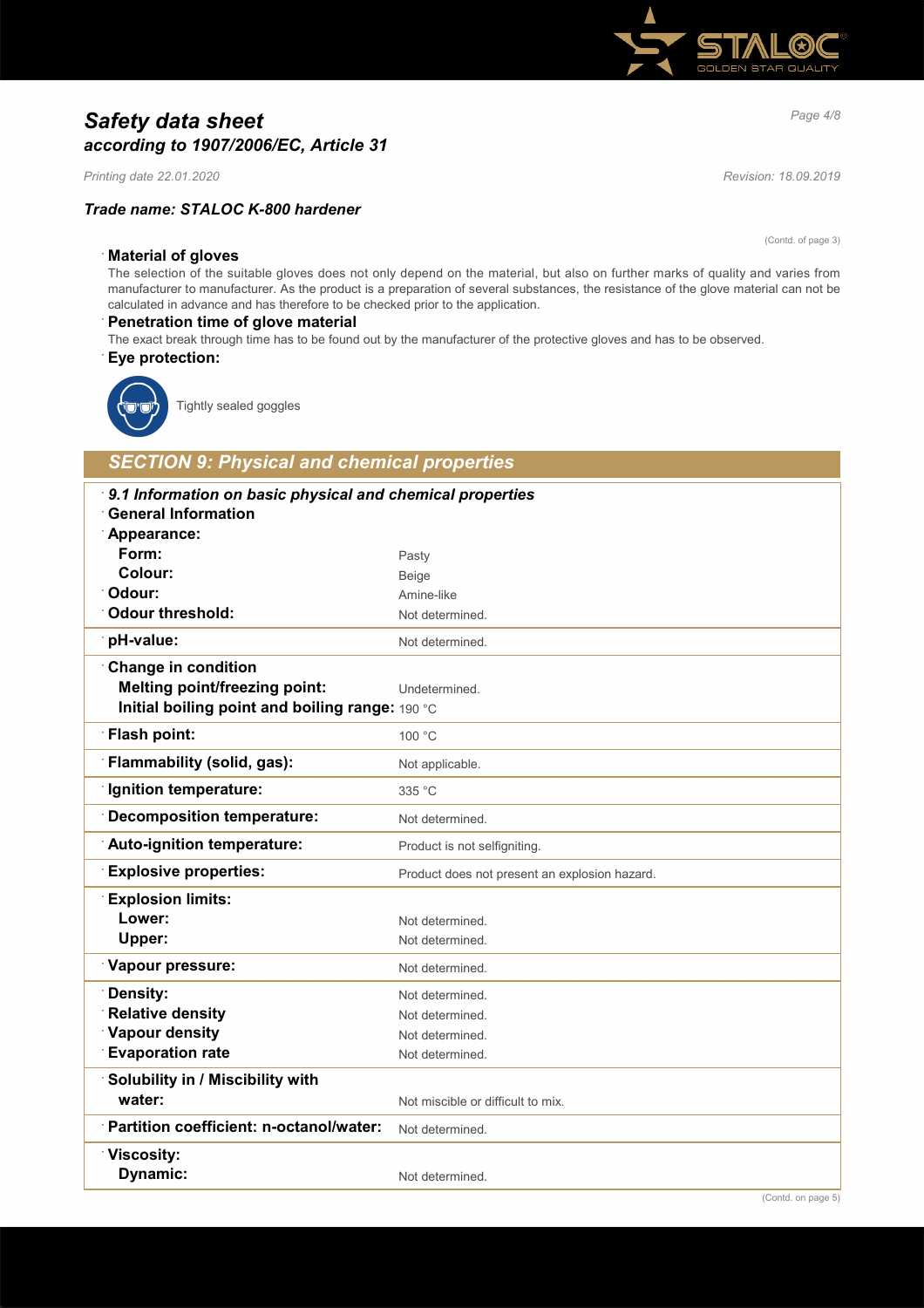

# *Page 5/8 Safety data sheet according to 1907/2006/EC, Article 31*

*Printing date 22.01.2020 Revision: 18.09.2019*

*Trade name: STALOC K-800 hardener*

(Contd. of page 4)

| Kinematic:            | Not determined                             |
|-----------------------|--------------------------------------------|
| ∴Solvent content:     |                                            |
| Solids content:       | 70 0 %                                     |
| 9.2 Other information | No further relevant information available. |

### *SECTION 10: Stability and reactivity*

· *10.1 Reactivity* No further relevant information available.

- · *10.2 Chemical stability*
- · **Thermal decomposition / conditions to be avoided:** No decomposition if used according to specifications.
- · *10.3 Possibility of hazardous reactions* No dangerous reactions known.
- · *10.4 Conditions to avoid* No further relevant information available.
- · *10.5 Incompatible materials:* No further relevant information available.
- · *10.6 Hazardous decomposition products:* No dangerous decomposition products known.

### *SECTION 11: Toxicological information*

#### · *11.1 Information on toxicological effects*

· **Acute toxicity** Based on available data, the classification criteria are not met.

#### · **LD/LC50 values relevant for classification:**

#### **112-24-3 3,6-diazaoctanethylenediamin**

Oral LD50 2,500 mg/kg (rat)

Dermal LD50 805 mg/kg (rabbit)

- · **Primary irritant effect:**
- **Skin corrosion/irritation**
- Causes severe skin burns and eye damage.
- · **Serious eye damage/irritation**
- Causes serious eye damage.
- · **Respiratory or skin sensitisation**
- May cause an allergic skin reaction.

### · **CMR effects (carcinogenity, mutagenicity and toxicity for reproduction)**

- **Germ cell mutagenicity** Based on available data, the classification criteria are not met.
- **Carcinogenicity** Based on available data, the classification criteria are not met.
- **Reproductive toxicity** Based on available data, the classification criteria are not met.
- **STOT-single exposure** Based on available data, the classification criteria are not met.
- **STOT-repeated exposure** Based on available data, the classification criteria are not met.
- Aspiration hazard Based on available data, the classification criteria are not met.

# *SECTION 12: Ecological information*

- · *12.1 Toxicity*
- · **Aquatic toxicity:** No further relevant information available.
- · *12.2 Persistence and degradability* No further relevant information available.
- 12.3 Bioaccumulative potential No further relevant information available.
- 12.4 Mobility in soil No further relevant information available.
- · **Ecotoxical effects:**
- **Remark:** Very toxic for fish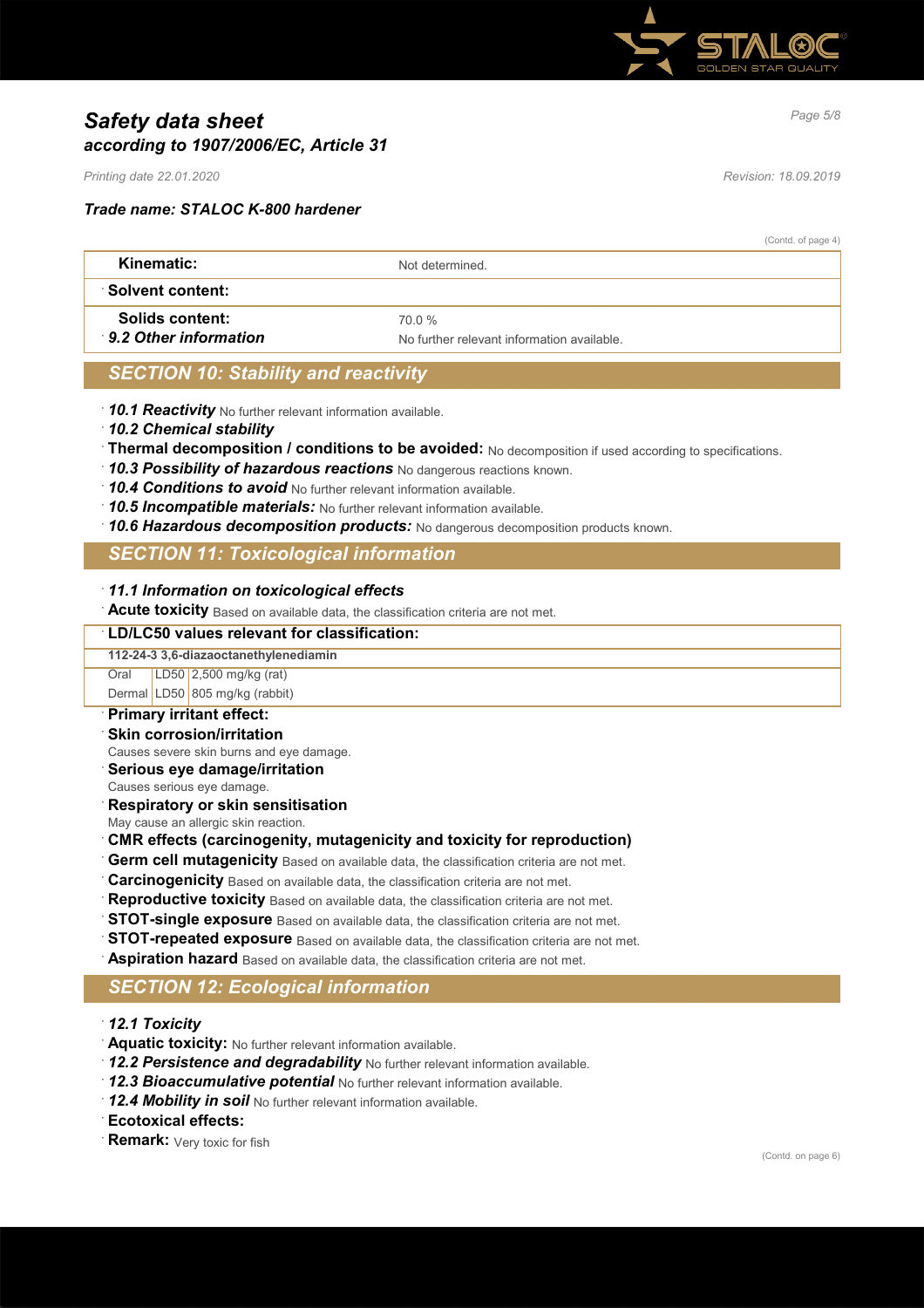

# *Page 6/8 Safety data sheet according to 1907/2006/EC, Article 31*

*Printing date 22.01.2020 Revision: 18.09.2019*

· **General notes:**

# *Trade name: STALOC K-800 hardener*

· **Additional ecological information:**

(Contd. of page 5)

Water hazard class 2 (German Regulation) (Self-assessment): hazardous for water Do not allow product to reach ground water, water course or sewage system. Must not reach sewage water or drainage ditch undiluted or unneutralised. Danger to drinking water if even small quantities leak into the ground. Also poisonous for fish and plankton in water bodies. Very toxic for aquatic organisms

#### · *12.5 Results of PBT and vPvB assessment*

- · **PBT:** Not applicable.
- · **vPvB:** Not applicable.
- · *12.6 Other adverse effects* No further relevant information available.

*SECTION 13: Disposal considerations*

#### · *13.1 Waste treatment methods*

· **Recommendation** Must not be disposed together with household garbage. Do not allow product to reach sewage system.

### · **Uncleaned packaging:**

**Recommendation:** Disposal must be made according to official regulations.

| <b>SECTION 14: Transport information</b>    |                                                                                                                                                                        |
|---------------------------------------------|------------------------------------------------------------------------------------------------------------------------------------------------------------------------|
| $\cdot$ 14.1 UN-Number<br>ADR, IMDG, IATA   | <b>UN1760</b>                                                                                                                                                          |
| 14.2 UN proper shipping name<br>$\Delta$ DR | 1760 CORROSIVE LIQUID, N.O.S. (TRIETHYLENETETRAMINE),<br><b>FNVIRONMENTALLY HAZARDOUS</b>                                                                              |
| <b>IMDG</b>                                 | CORROSIVE LIQUID, N.O.S. (TRIETHYLENETETRAMINE, fatty<br>acids, C18-unsatd., dimers, reaction products with 1-<br>piperazineethanamine and tall oil), MARINE POLLUTANT |
| $\mathsf{IATA}$                             | CORROSIVE LIQUID, N.O.S. (TRIETHYLENETETRAMINE)                                                                                                                        |
| 14.3 Transport hazard class(es)             |                                                                                                                                                                        |
| <b>ADR, IMDG</b>                            |                                                                                                                                                                        |
|                                             |                                                                                                                                                                        |
| <b>Class</b>                                | 8 Corrosive substances.                                                                                                                                                |
| ∴Label                                      | 8                                                                                                                                                                      |
| $\mathsf{IATA}$                             |                                                                                                                                                                        |
|                                             |                                                                                                                                                                        |
| <b>Class</b><br>∴Label                      | 8 Corrosive substances.<br>8                                                                                                                                           |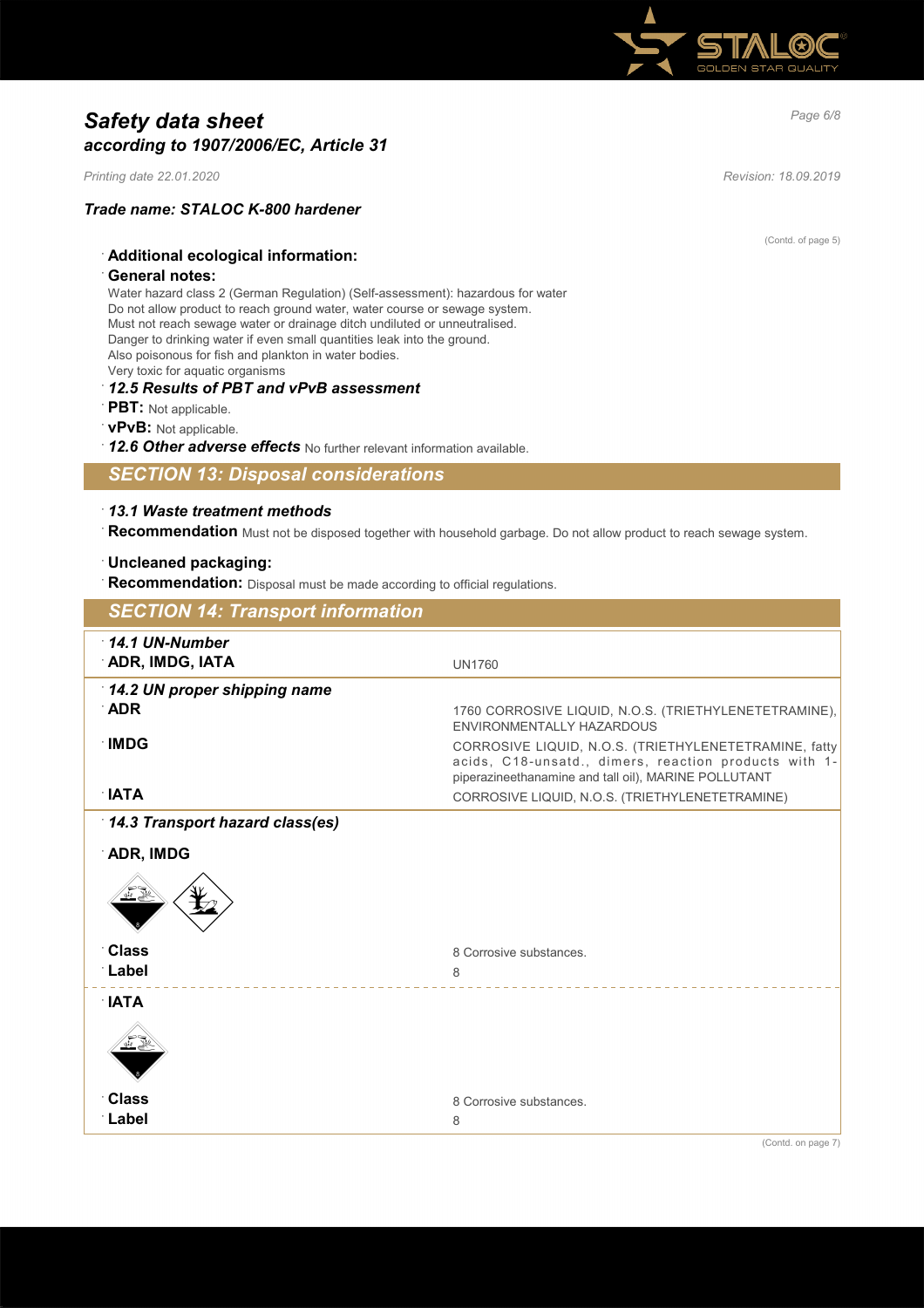

# *Page 7/8 Safety data sheet according to 1907/2006/EC, Article 31*

*Printing date 22.01.2020 Revision: 18.09.2019*

#### *Trade name: STALOC K-800 hardener*

(Contd. of page 6)

|                                                 | (Conta. or page b)                                                                                                                                        |
|-------------------------------------------------|-----------------------------------------------------------------------------------------------------------------------------------------------------------|
| 14.4 Packing group                              |                                                                                                                                                           |
| ADR, IMDG, IATA                                 | Ш                                                                                                                                                         |
| 14.5 Environmental hazards:                     | Product contains environmentally hazardous substances: fatty acids,<br>C18-unsatd., dimers, reaction products with 1-piperazineethanamine<br>and tall oil |
| <b>Marine pollutant:</b>                        | Symbol (fish and tree)                                                                                                                                    |
| <b>Special marking (ADR):</b>                   | Symbol (fish and tree)                                                                                                                                    |
| 14.6 Special precautions for user               | Warning: Corrosive substances.                                                                                                                            |
| Danger code (Kemler):                           | 80                                                                                                                                                        |
| <b>EMS Number:</b>                              | $F-A, S-B$                                                                                                                                                |
| <b>Segregation groups</b>                       | Alkalis                                                                                                                                                   |
| <b>Stowage Category</b>                         | B                                                                                                                                                         |
| <b>Stowage Code</b>                             | SW2 Clear of living quarters.                                                                                                                             |
| 14.7 Transport in bulk according to Annex II of |                                                                                                                                                           |
| <b>Marpol and the IBC Code</b>                  | Not applicable.                                                                                                                                           |
| Transport/Additional information:               |                                                                                                                                                           |
| $\Delta$ DR                                     |                                                                                                                                                           |
| Limited quantities (LQ)                         |                                                                                                                                                           |
|                                                 | 1L                                                                                                                                                        |
| <b>Excepted quantities (EQ)</b>                 | Code: F2<br>Maximum net quantity per inner packaging: 30 ml                                                                                               |
|                                                 | Maximum net quantity per outer packaging: 500 ml                                                                                                          |
| <b>Transport category</b>                       | 2                                                                                                                                                         |
| Tunnel restriction code                         | F                                                                                                                                                         |
|                                                 |                                                                                                                                                           |
| <b>IMDG</b>                                     |                                                                                                                                                           |
| Limited quantities (LQ)                         | 1L                                                                                                                                                        |
| <b>Excepted quantities (EQ)</b>                 | Code: E2                                                                                                                                                  |
|                                                 | Maximum net quantity per inner packaging: 30 ml                                                                                                           |
|                                                 | Maximum net quantity per outer packaging: 500 ml                                                                                                          |
| UN "Model Regulation":                          | U N<br>1760 CORROSIVE LIQUID, N.O.S.<br>(TRIETHYLENETETRAMINE), 8, II, ENVIRONMENTALLY<br><b>HAZARDOUS</b>                                                |
| <b>SECTION 15: Regulatory information</b>       |                                                                                                                                                           |
|                                                 |                                                                                                                                                           |

· *15.1 Safety, health and environmental regulations/legislation specific for the substance or mixture*

· **Directive 2012/18/EU**

Named dangerous substances - ANNEX I None of the ingredients is listed.

**Seveso category** E1 Hazardous to the Aquatic Environment

· **Qualifying quantity (tonnes) for the application of lower-tier requirements** 100 t

· **Qualifying quantity (tonnes) for the application of upper-tier requirements** 200 t

**REGULATION (EC) No 1907/2006 ANNEX XVII** Conditions of restriction: 3

15.2 Chemical safety assessment: A Chemical Safety Assessment has not been carried out.

# *SECTION 16: Other information*

This information is based on our present knowledge. However, this shall not constitute a guarantee for any specific product features and shall not establish a legally valid contractual relationship.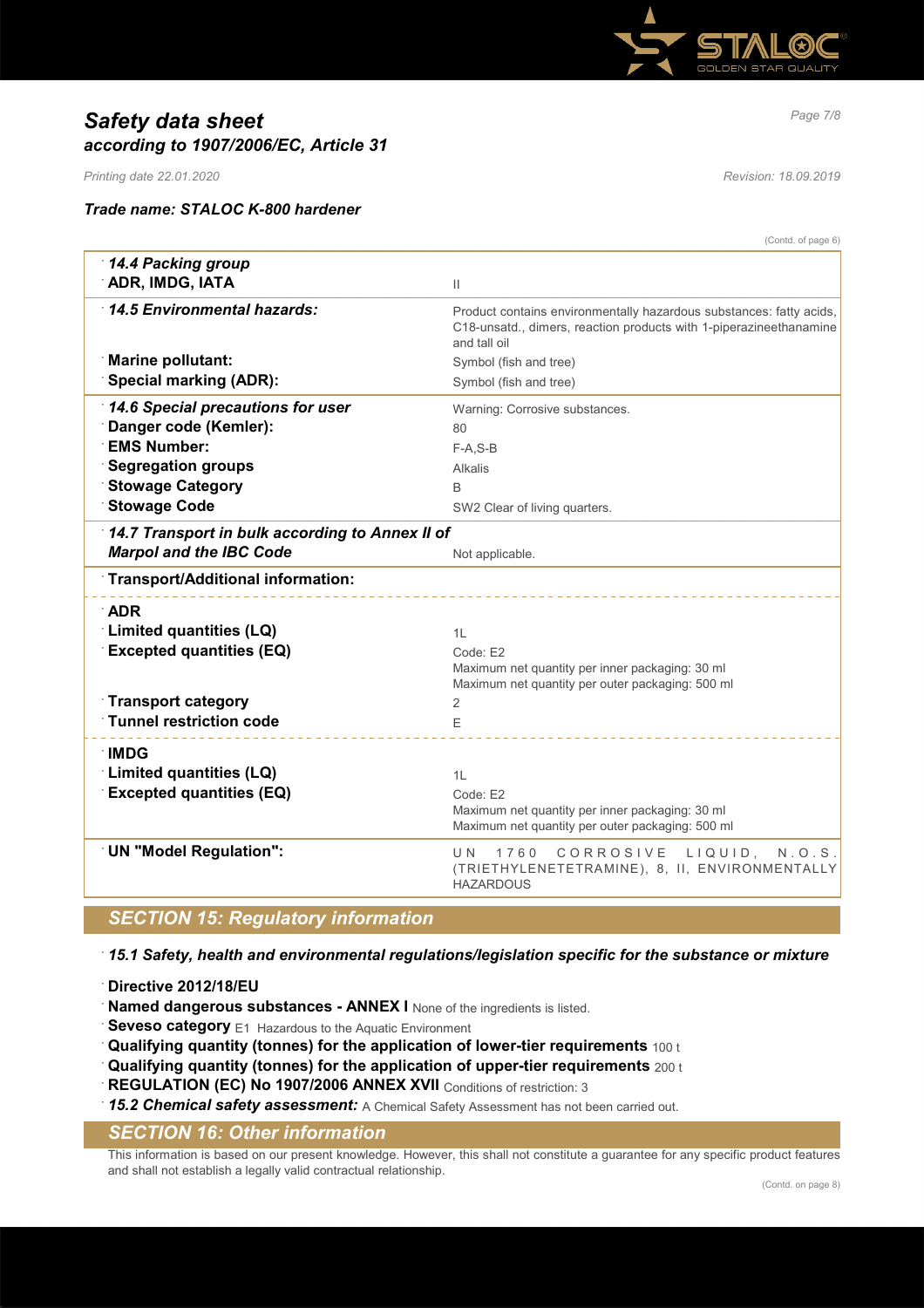

# *Page 8/8 Safety data sheet according to 1907/2006/EC, Article 31*

*Printing date 22.01.2020 Revision: 18.09.2019*

### *Trade name: STALOC K-800 hardener*

(Contd. of page 7)

#### · **Relevant phrases**

- H312 Harmful in contact with skin.
- H314 Causes severe skin burns and eye damage.
- H315 Causes skin irritation.
- H317 May cause an allergic skin reaction.
- H318 Causes serious eye damage.
- H400 Very toxic to aquatic life.
- H410 Very toxic to aquatic life with long lasting effects.
- H412 Harmful to aquatic life with long lasting effects.

#### **Department issuing SDS: Product safety department**

· **Contact:** Hr Stankovsky

#### · **Abbreviations and acronyms:**

ADR: Accord européen sur le transport des marchandises dangereuses par Route (European Agreement concerning the International Carriage of Dangerous Goods by Road) IMDG: International Maritime Code for Dangerous Goods IATA: International Air Transport Association GHS: Globally Harmonised System of Classification and Labelling of Chemicals EINECS: European Inventory of Existing Commercial Chemical Substances ELINCS: European List of Notified Chemical Substances CAS: Chemical Abstracts Service (division of the American Chemical Society) LC50: Lethal concentration, 50 percent LD50: Lethal dose, 50 percent PBT: Persistent, Bioaccumulative and Toxic vPvB: very Persistent and very Bioaccumulative Acute Tox. 4: Acute toxicity - dermal – Category 4 Skin Corr. 1B: Skin corrosion/irritation – Category 1B Skin Irrit. 2: Skin corrosion/irritation – Category 2 Eye Dam. 1: Serious eye damage/eye irritation – Category 1 Skin Sens. 1: Skin sensitisation – Category 1 Aquatic Acute 1: Hazardous to the aquatic environment - acute aquatic hazard – Category 1 Aquatic Chronic 1: Hazardous to the aquatic environment - long-term aquatic hazard – Category 1 Aquatic Chronic 3: Hazardous to the aquatic environment - long-term aquatic hazard – Category 3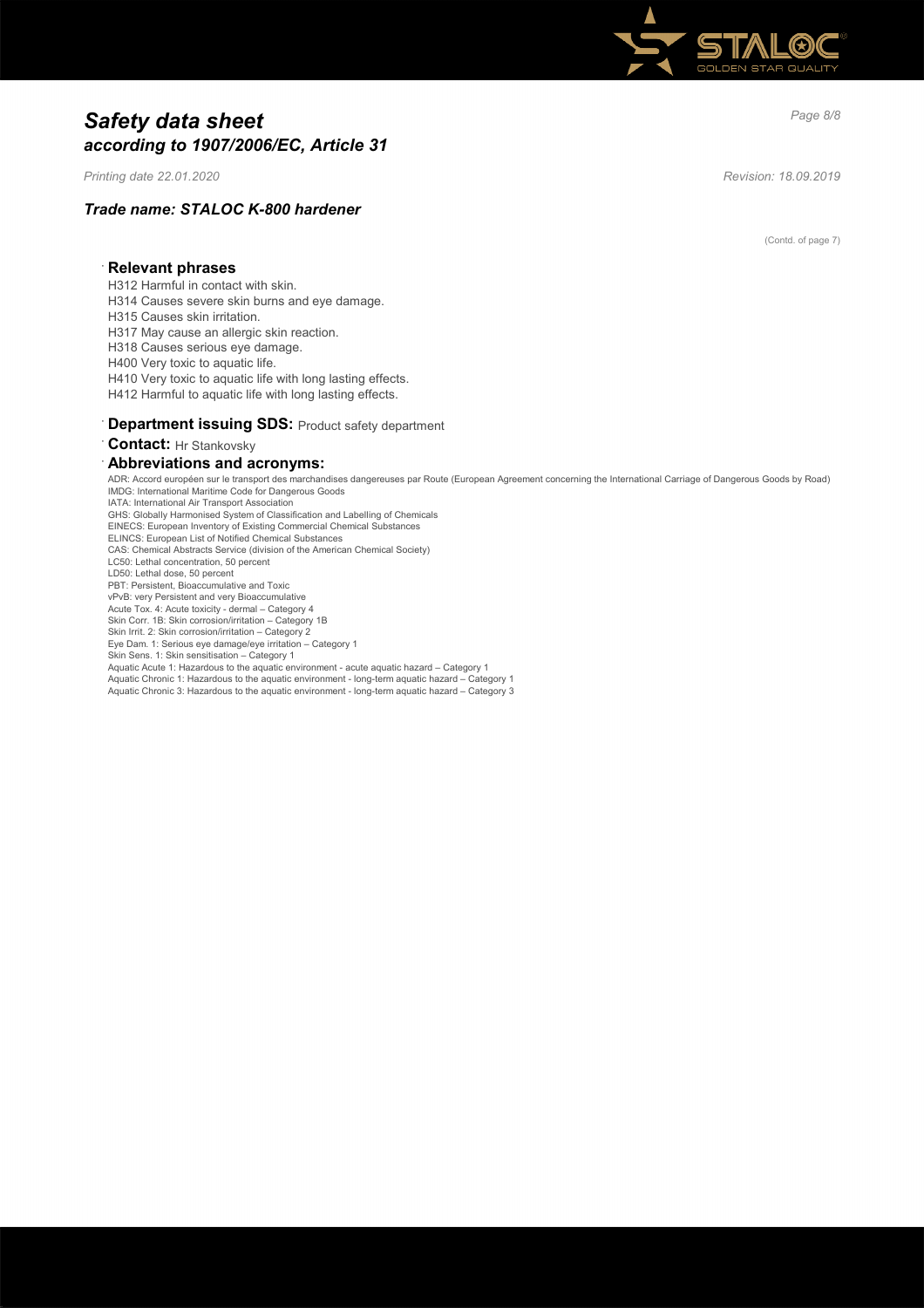

# *Page 1/8 Safety data sheet according to 1907/2006/EC, Article 31*

*Printing date 22.01.2020 Revision: 18.09.2019*

# *SECTION 1: Identification of the substance/mixture and of the company/ undertaking*

### · *1.1 Product identifier*

- · **Trade name:** *STALOC K-800 resin*
- · **Article number:** K-800-A
- · *1.2 Relevant identified uses of the substance or mixture and uses advised against*
- No further relevant information available.
- **Application of the substance / the mixture Resin**

#### · *1.3 Details of the supplier of the safety data sheet*

· **Manufacturer/Supplier:**

Stankovsky Industrieprodukte Handels GmbH Flachenauergutstraße 8 4020 Linz AUSTRIA Tel.: +43 732 221877 e-Mail: office@staloc.com www.staloc.com

- **Further information obtainable from:** Product safety department
- 1.4 **Emergency telephone number:** EU emergency phone number: 112

# *SECTION 2: Hazards identification*

#### · *2.1 Classification of the substance or mixture*

· **Classification according to Regulation (EC) No 1272/2008**

| Skin Irrit, 2 | H315 Causes skin irritation.                                            |
|---------------|-------------------------------------------------------------------------|
| Eye Irrit. 2  | H319 Causes serious eye irritation.                                     |
| Skin Sens. 1  | H317 May cause an allergic skin reaction.                               |
| Carc. 2       | H351 Suspected of causing cancer.                                       |
| STOT RE 2     | H373 May cause damage to organs through prolonged or repeated exposure. |
|               | Aquatic Chronic 2 H411 Toxic to aquatic life with long lasting effects. |

#### · *2.2 Label elements*

#### · **Labelling according to Regulation (EC) No 1272/2008**

The product is classified and labelled according to the CLP regulation.

### · **Hazard pictograms**



**Signal word Warning** 

#### · **Hazard-determining components of labelling:**

reaction product: bisphenol-A-(epichlorhydrin) epoxy resin (number average molecular weight  $\leq$  700) nickel powder (particle diameter < 1 mm)

#### · **Hazard statements**

H315 Causes skin irritation.

- H319 Causes serious eye irritation.
- H317 May cause an allergic skin reaction.
- H351 Suspected of causing cancer.

H373 May cause damage to organs through prolonged or repeated exposure.

H411 Toxic to aquatic life with long lasting effects.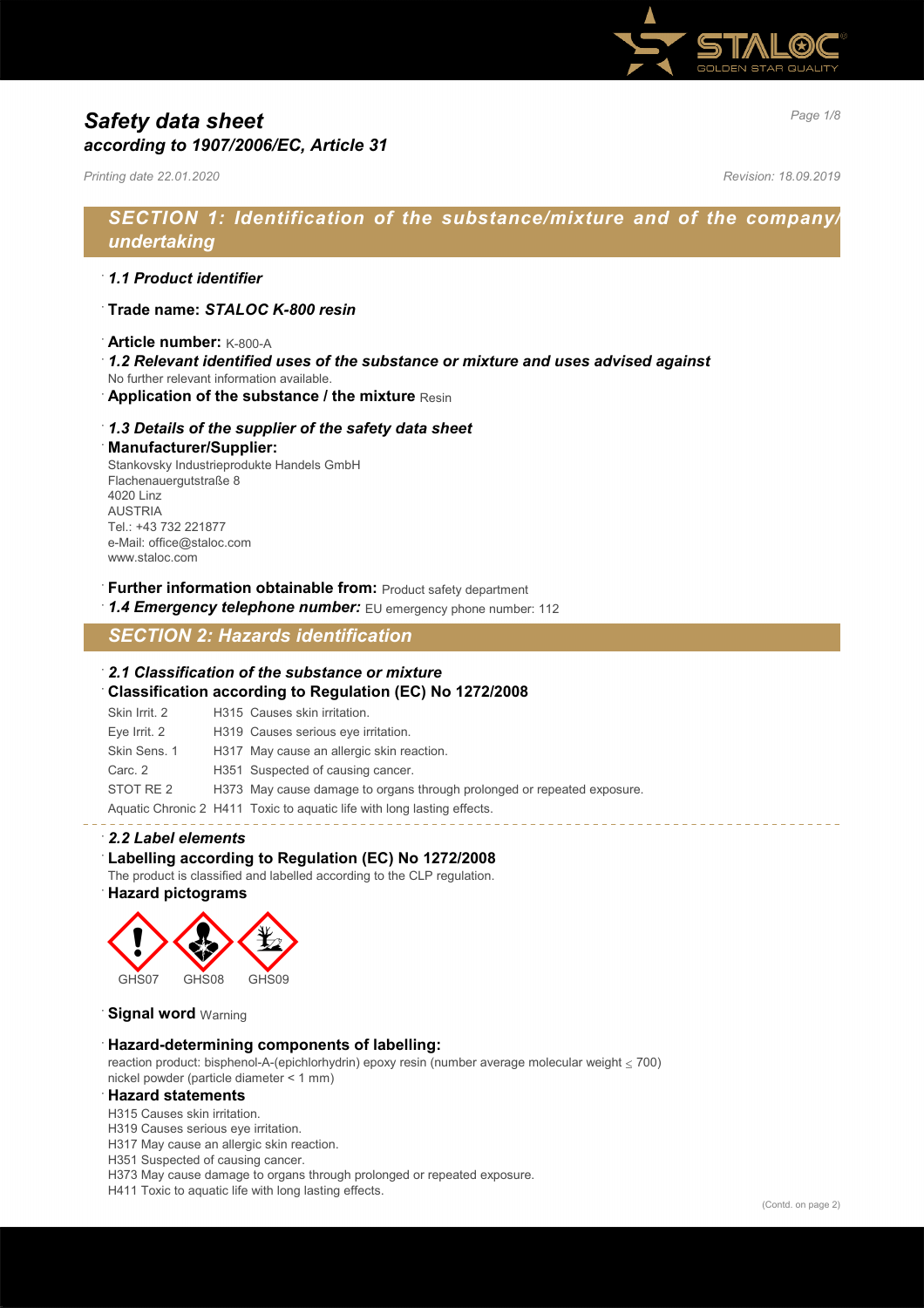

# *Page 2/8 Safety data sheet according to 1907/2006/EC, Article 31*

*Printing date 22.01.2020 Revision: 18.09.2019*

#### *Trade name: STALOC K-800 resin*

(Contd. of page 1)

# · **Precautionary statements**

| P <sub>101</sub>                                                                                                              | If medical advice is needed, have product container or label at hand.                               |  |
|-------------------------------------------------------------------------------------------------------------------------------|-----------------------------------------------------------------------------------------------------|--|
| P <sub>102</sub>                                                                                                              | Keep out of reach of children.                                                                      |  |
| P <sub>103</sub>                                                                                                              | Read label before use.                                                                              |  |
| P <sub>260</sub>                                                                                                              | Do not breathe dust/fume/gas/mist/vapours/spray.                                                    |  |
| P <sub>273</sub>                                                                                                              | Avoid release to the environment.                                                                   |  |
| P <sub>280</sub>                                                                                                              | Wear protective gloves/protective clothing/eye protection/face protection.                          |  |
| P305+P351+P338 IF IN EYES: Rinse cautiously with water for several minutes. Remove contact lenses, if present and easy to do. |                                                                                                     |  |
|                                                                                                                               | Continue rinsing.                                                                                   |  |
| P405                                                                                                                          | Store locked up.                                                                                    |  |
| P <sub>501</sub>                                                                                                              | Dispose of contents/container in accordance with local/regional/national/international regulations. |  |

### · *2.3 Other hazards*

### · **Results of PBT and vPvB assessment**

- · **PBT:** Not applicable.
- · **vPvB:** Not applicable.

### *SECTION 3: Composition/information on ingredients*

#### · *3.2 Chemical characterisation: Mixtures*

**Description:** Mixture of substances listed below with nonhazardous additions.

| Dangerous components:                           |                                                                                                                                             |               |
|-------------------------------------------------|---------------------------------------------------------------------------------------------------------------------------------------------|---------------|
| CAS: 25068-38-6                                 | reaction product: bisphenol-A-(epichlorhydrin) epoxy resin (number average molecular                                                        | 25%           |
| NLP: 500-033-5                                  | weight $<$ 700)                                                                                                                             |               |
|                                                 | Index number: 603-074-00-8 $\circled{3}$ Aquatic Chronic 2, H411; $\circled{3}$ Skin Irrit. 2, H315; Eye Irrit. 2, H319; Skin Sens. 1, H317 |               |
|                                                 | Skin Irrit. 2: H315: C ≥ 5 %                                                                                                                |               |
| CAS: 7440-47-3                                  | chromium                                                                                                                                    | $>2.5-10\%$   |
| EINECS: 231-157-5                               | substance with a Community workplace exposure limit                                                                                         |               |
| CAS: 7440-02-0                                  | nickel powder (particle diameter < 1 mm)                                                                                                    | $>2.5 - 10\%$ |
| EINECS: 231-111-4<br>Index number: 028-002-01-4 | Carc. 2, H351; STOT RE 1, H372; $\langle \rangle$ Skin Sens. 1, H317; Aquatic Chronic 3, H412                                               |               |

Additional information: For the wording of the listed hazard phrases refer to section 16.

### *SECTION 4: First aid measures*

# · *4.1 Description of first aid measures*

### · **General information:**

Immediately remove any clothing soiled by the product.

Symptoms of poisoning may even occur after several hours; therefore medical observation for at least 48 hours after the accident. · **After inhalation:**

Supply fresh air and to be sure call for a doctor.

In case of unconsciousness place patient stably in side position for transportation.

After skin contact: Immediately wash with water and soap and rinse thoroughly.

- After eye contact: Rinse opened eye for several minutes under running water. If symptoms persist, consult a doctor.
- After swallowing: If symptoms persist consult doctor.
- **4.2 Most important symptoms and effects, both acute and delayed** No further relevant information available.

· *4.3 Indication of any immediate medical attention and special treatment needed*

No further relevant information available.

### *SECTION 5: Firefighting measures*

- · *5.1 Extinguishing media*
- **Suitable extinguishing agents:** Use fire extinguishing methods suitable to surrounding conditions.

#### · *5.2 Special hazards arising from the substance or mixture*

During heating or in case of fire poisonous gases are produced.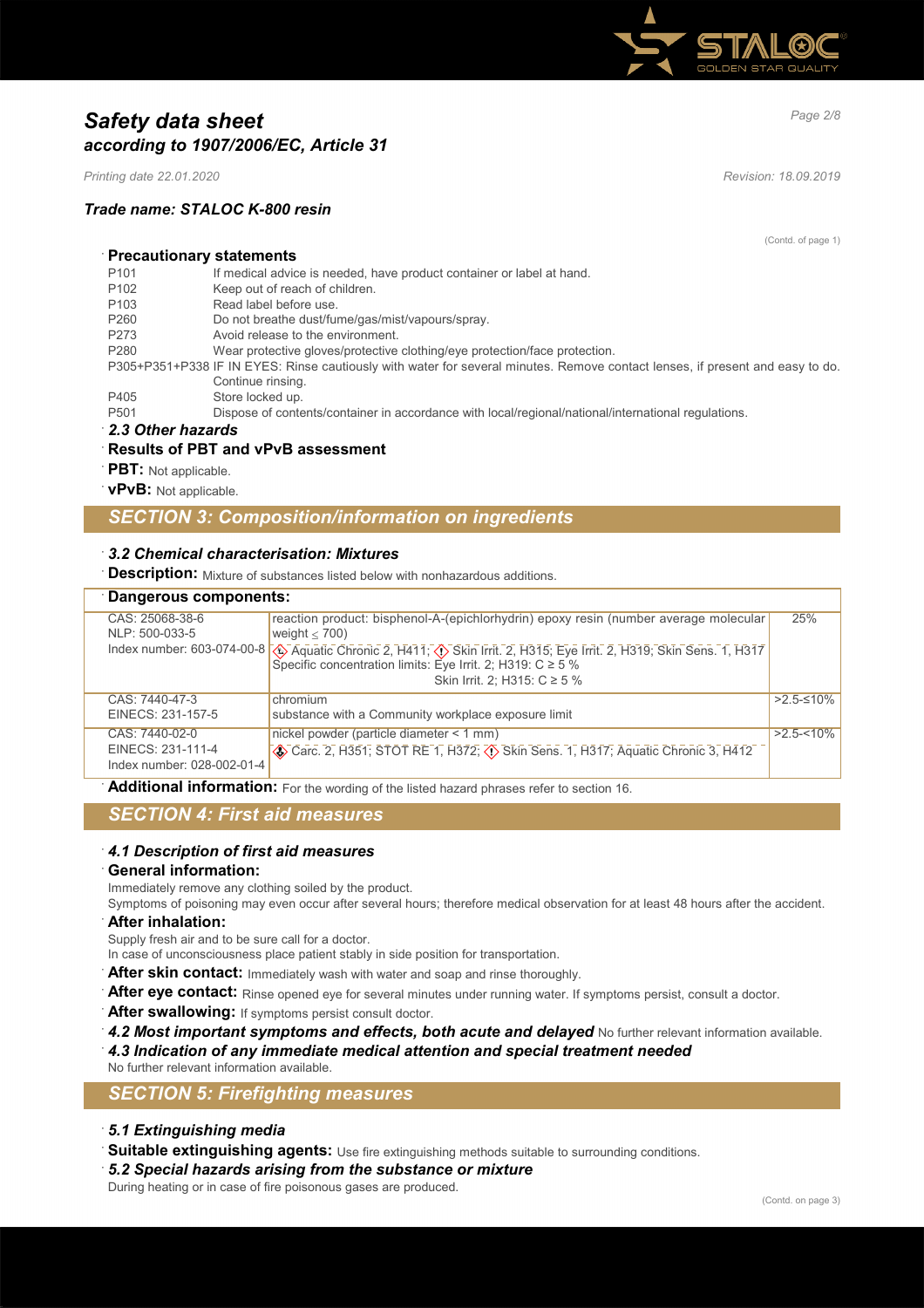

# *Page 3/8 Safety data sheet according to 1907/2006/EC, Article 31*

*Printing date 22.01.2020 Revision: 18.09.2019*

#### *Trade name: STALOC K-800 resin*

#### · *5.3 Advice for firefighters*

Protective equipment: Mouth respiratory protective device.

### *SECTION 6: Accidental release measures*

· *6.1 Personal precautions, protective equipment and emergency procedures* Mount respiratory protective device.

#### · *6.2 Environmental precautions:*

Do not allow product to reach sewage system or any water course. Inform respective authorities in case of seepage into water course or sewage system. Do not allow to enter sewers/ surface or ground water.

#### · *6.3 Methods and material for containment and cleaning up:*

Dispose contaminated material as waste according to item 13. Ensure adequate ventilation.

#### · *6.4 Reference to other sections*

See Section 7 for information on safe handling. See Section 8 for information on personal protection equipment. See Section 13 for disposal information.

### *SECTION 7: Handling and storage*

#### · *7.1 Precautions for safe handling*

Ensure good ventilation/exhaustion at the workplace.

Open and handle receptacle with care.

· **Information about fire - and explosion protection:** Keep respiratory protective device available.

#### · *7.2 Conditions for safe storage, including any incompatibilities*

· **Storage:**

- **Requirements to be met by storerooms and receptacles:** No special requirements.
- · **Information about storage in one common storage facility:** Not required.
- Further information about storage conditions: Keep container tightly sealed.
- 7.3 Specific end use(s) No further relevant information available.

*SECTION 8: Exposure controls/personal protection*

#### · **Additional information about design of technical facilities:** No further data; see item 7.

#### · *8.1 Control parameters*

#### · **Ingredients with limit values that require monitoring at the workplace:**

#### **7440-47-3 chromium**

IOELV Long-term value: 2 mg/m<sup>3</sup> as Cr

**Additional information:** The lists valid during the making were used as basis.

#### · *8.2 Exposure controls*

· **Personal protective equipment:**

#### · **General protective and hygienic measures:**

Keep away from foodstuffs, beverages and feed.

Immediately remove all soiled and contaminated clothing

Wash hands before breaks and at the end of work.

Store protective clothing separately. Avoid contact with the eyes and skin.

#### · **Respiratory protection:**

In case of brief exposure or low pollution use respiratory filter device. In case of intensive or longer exposure use self-contained respiratory protective device.

(Contd. of page 2)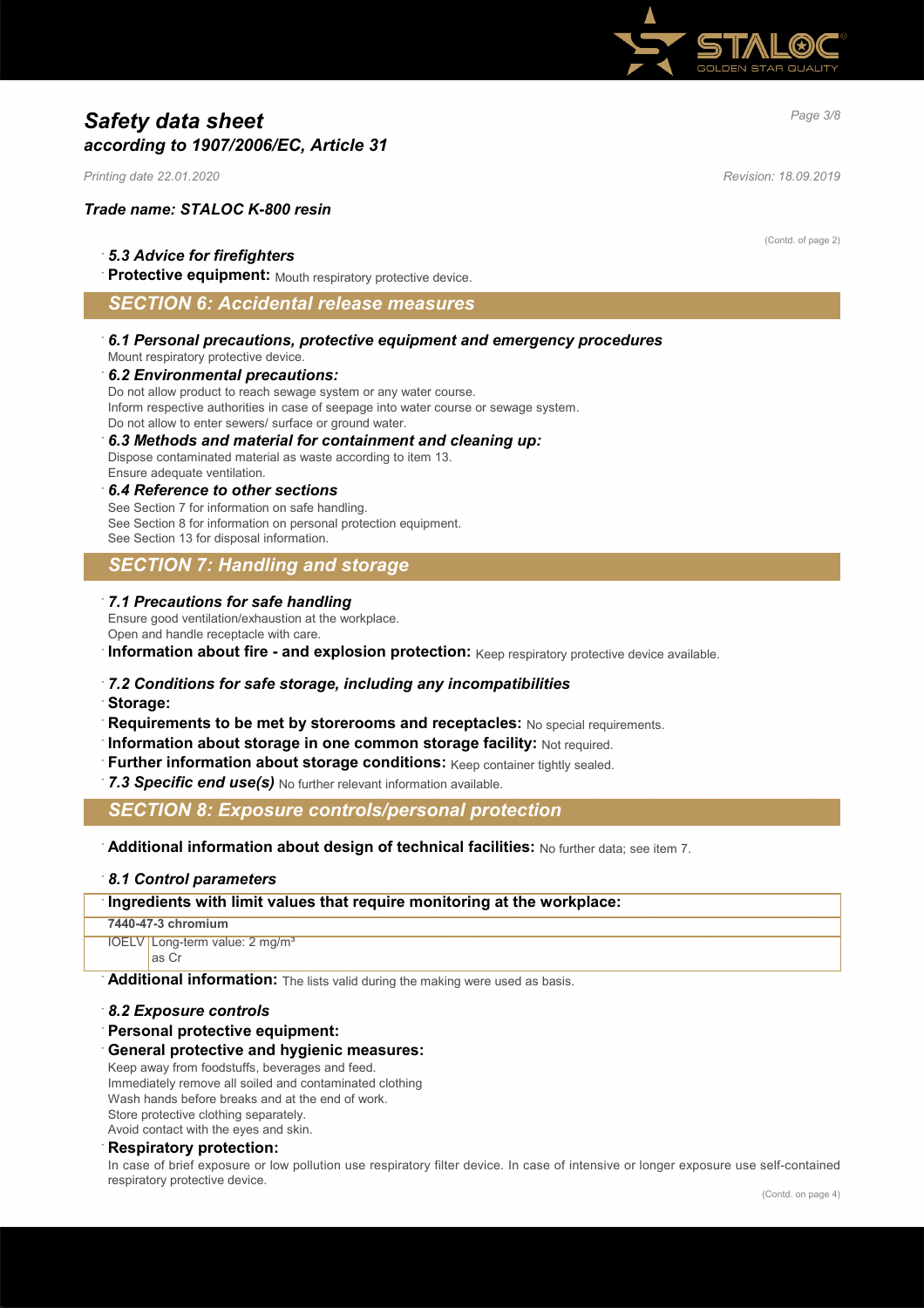

# *Page 4/8 Safety data sheet according to 1907/2006/EC, Article 31*

*Printing date 22.01.2020 Revision: 18.09.2019*

#### *Trade name: STALOC K-800 resin*

(Contd. of page 3)

### · **Protection of hands:**



Protective gloves

The glove material has to be impermeable and resistant to the product/ the substance/ the preparation. Due to missing tests no recommendation to the glove material can be given for the product/ the preparation/ the chemical mixture. Selection of the glove material on consideration of the penetration times, rates of diffusion and the degradation

#### · **Material of gloves**

The selection of the suitable gloves does not only depend on the material, but also on further marks of quality and varies from manufacturer to manufacturer. As the product is a preparation of several substances, the resistance of the glove material can not be calculated in advance and has therefore to be checked prior to the application.

#### · **Penetration time of glove material**

The exact break through time has to be found out by the manufacturer of the protective gloves and has to be observed.

#### · **Eye protection:**



Tightly sealed goggles

# *SECTION 9: Physical and chemical properties*

| 9.1 Information on basic physical and chemical properties<br><b>General Information</b> |                                               |  |
|-----------------------------------------------------------------------------------------|-----------------------------------------------|--|
| Appearance:                                                                             |                                               |  |
| Form:                                                                                   | Pasty                                         |  |
| Colour:                                                                                 | Silver grey                                   |  |
| Odour:                                                                                  | Mild                                          |  |
| <b>Odour threshold:</b>                                                                 | Not determined.                               |  |
| pH-value:                                                                               | Not applicable.                               |  |
| <b>Change in condition</b>                                                              |                                               |  |
| <b>Melting point/freezing point:</b>                                                    | Undetermined.                                 |  |
| Initial boiling point and boiling range: Undetermined.                                  |                                               |  |
| Flash point:                                                                            | 104 °C                                        |  |
| Flammability (solid, gas):                                                              | Not determined.                               |  |
| <b>Decomposition temperature:</b>                                                       | Not determined.                               |  |
| Auto-ignition temperature:                                                              | Product is not selfigniting.                  |  |
| <b>Explosive properties:</b>                                                            | Product does not present an explosion hazard. |  |
| <b>Explosion limits:</b>                                                                |                                               |  |
| Lower:                                                                                  | Not determined.                               |  |
| Upper:                                                                                  | Not determined.                               |  |
| Vapour pressure:                                                                        | Not applicable.                               |  |
| Density:                                                                                | Not determined.                               |  |
| <b>Relative density</b>                                                                 | Not determined.                               |  |
| Vapour density                                                                          | Not applicable.                               |  |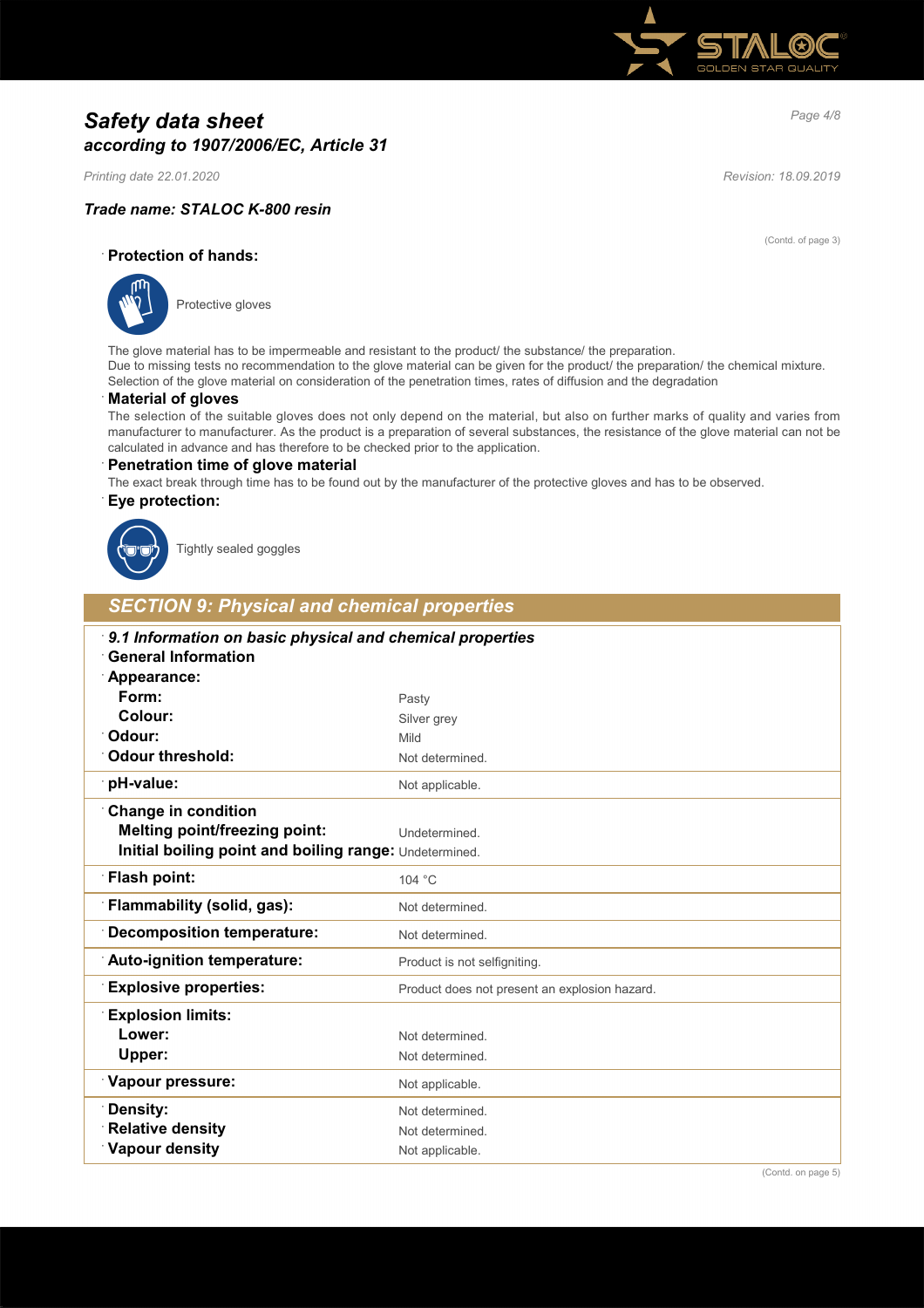

# *Page 5/8 Safety data sheet according to 1907/2006/EC, Article 31*

*Printing date 22.01.2020 Revision: 18.09.2019*

#### *Trade name: STALOC K-800 resin*

(Contd. of page 4)

| <b>Evaporation rate</b>                   | Not applicable.                            |
|-------------------------------------------|--------------------------------------------|
| $\cdot$ Solubility in / Miscibility with  |                                            |
| water:                                    | Insoluble                                  |
| : Partition coefficient: n-octanol/water: | Not determined.                            |
| <b>Viscosity:</b>                         |                                            |
| Dynamic:                                  | Not applicable.                            |
| Kinematic:                                | Not applicable.                            |
| <b>Solvent content:</b>                   |                                            |
| Solids content:                           | 100.0%                                     |
| 9.2 Other information                     | No further relevant information available. |

# *SECTION 10: Stability and reactivity*

- · *10.1 Reactivity* No further relevant information available.
- · *10.2 Chemical stability*
- · **Thermal decomposition / conditions to be avoided:** No decomposition if used according to specifications.
- · *10.3 Possibility of hazardous reactions* No dangerous reactions known.
- · *10.4 Conditions to avoid* No further relevant information available.
- · *10.5 Incompatible materials:* No further relevant information available.
- · *10.6 Hazardous decomposition products:* No dangerous decomposition products known.

### *SECTION 11: Toxicological information*

- · *11.1 Information on toxicological effects*
- · **Acute toxicity** Based on available data, the classification criteria are not met.
- · **Primary irritant effect:**
- **Skin corrosion/irritation**
- Causes skin irritation.
- · **Serious eye damage/irritation**
- Causes serious eye irritation.
- · **Respiratory or skin sensitisation**
- May cause an allergic skin reaction.
- · **CMR effects (carcinogenity, mutagenicity and toxicity for reproduction)**
- Germ cell mutagenicity Based on available data, the classification criteria are not met.
- · **Carcinogenicity**
- Suspected of causing cancer.
- Reproductive toxicity Based on available data, the classification criteria are not met.
- **STOT-single exposure** Based on available data, the classification criteria are not met.
- · **STOT-repeated exposure**
- May cause damage to organs through prolonged or repeated exposure.
- Aspiration hazard Based on available data, the classification criteria are not met.

### *SECTION 12: Ecological information*

- · *12.1 Toxicity*
- · **Aquatic toxicity:** No further relevant information available.
- · *12.2 Persistence and degradability* No further relevant information available.
- · *12.3 Bioaccumulative potential* No further relevant information available.
- · *12.4 Mobility in soil* No further relevant information available.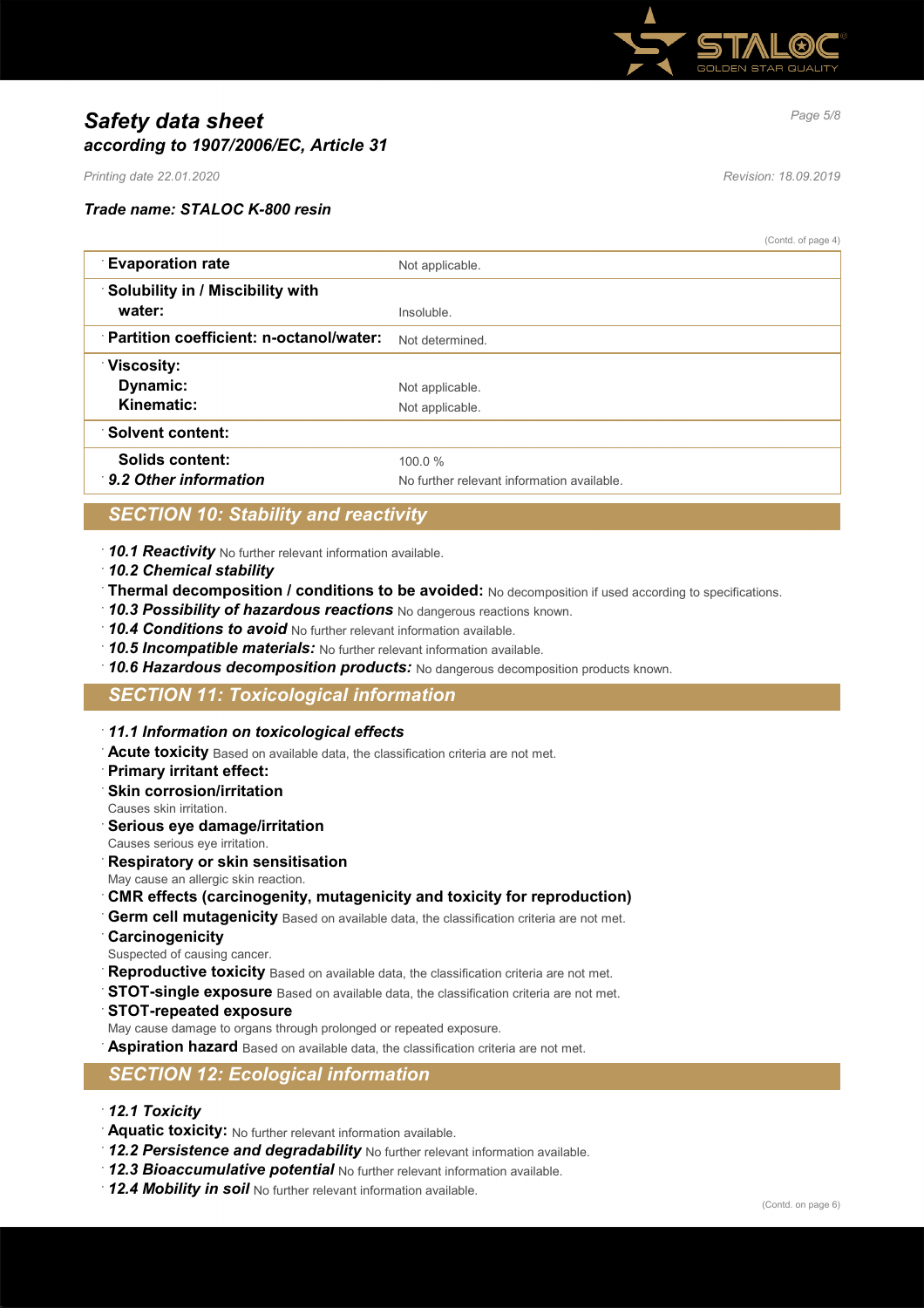

# *Page 6/8 Safety data sheet according to 1907/2006/EC, Article 31*

*Printing date 22.01.2020 Revision: 18.09.2019*

(Contd. of page 5)

### *Trade name: STALOC K-800 resin*

- · **Ecotoxical effects:**
- **Remark:** Toxic for fish
- · **Additional ecological information:**
- · **General notes:**

Water hazard class 2 (German Regulation) (Self-assessment): hazardous for water Do not allow product to reach ground water, water course or sewage system. Danger to drinking water if even small quantities leak into the ground. Also poisonous for fish and plankton in water bodies. Toxic for aquatic organisms

#### · *12.5 Results of PBT and vPvB assessment*

- · **PBT:** Not applicable.
- · **vPvB:** Not applicable.
- · *12.6 Other adverse effects* No further relevant information available.

### *SECTION 13: Disposal considerations*

### · *13.1 Waste treatment methods*

· **Recommendation** Must not be disposed together with household garbage. Do not allow product to reach sewage system.

#### · **Uncleaned packaging:**

Recommendation: Disposal must be made according to official regulations.

| <b>SECTION 14: Transport information</b> |                                                                                                                                                                                 |
|------------------------------------------|---------------------------------------------------------------------------------------------------------------------------------------------------------------------------------|
| $\cdot$ 14.1 UN-Number                   |                                                                                                                                                                                 |
| <b>ADR, IMDG, IATA</b>                   | <b>UN3077</b>                                                                                                                                                                   |
| 14.2 UN proper shipping name             |                                                                                                                                                                                 |
| $\Delta$ DR                              | 3077 ENVIRONMENTALLY HAZARDOUS SUBSTANCE, SOLID.<br>N.O.S. (reaction product: bisphenol-A-(epichlorhydrin) epoxy resin<br>(number average molecular weight $\leq 700$ ))        |
| ∙IMDG                                    | ENVIRONMENTALLY HAZARDOUS SUBSTANCE, SOLID, N.O.S.<br>(reaction product: bisphenol-A-(epichlorhydrin) epoxy resin (number<br>average molecular weight ≤ 700)), MARINE POLLUTANT |
| $\mathsf{IATA}$                          | ENVIRONMENTALLY HAZARDOUS SUBSTANCE, SOLID, N.O.S.<br>(reaction product: bisphenol-A-(epichlorhydrin) epoxy resin (number<br>average molecular weight $\leq 700$ ))             |
| 14.3 Transport hazard class(es)          |                                                                                                                                                                                 |
| ADR, IMDG, IATA                          |                                                                                                                                                                                 |
|                                          |                                                                                                                                                                                 |
| <b>Class</b>                             | 9 Miscellaneous dangerous substances and articles.                                                                                                                              |
| ∴Label                                   | 9                                                                                                                                                                               |
| 14.4 Packing group                       |                                                                                                                                                                                 |
| <b>ADR, IMDG, IATA</b>                   | $\mathbf{III}$                                                                                                                                                                  |
| 14.5 Environmental hazards:              |                                                                                                                                                                                 |
| <b>Marine pollutant:</b>                 | Symbol (fish and tree)                                                                                                                                                          |
| <b>Special marking (ADR):</b>            | Symbol (fish and tree)                                                                                                                                                          |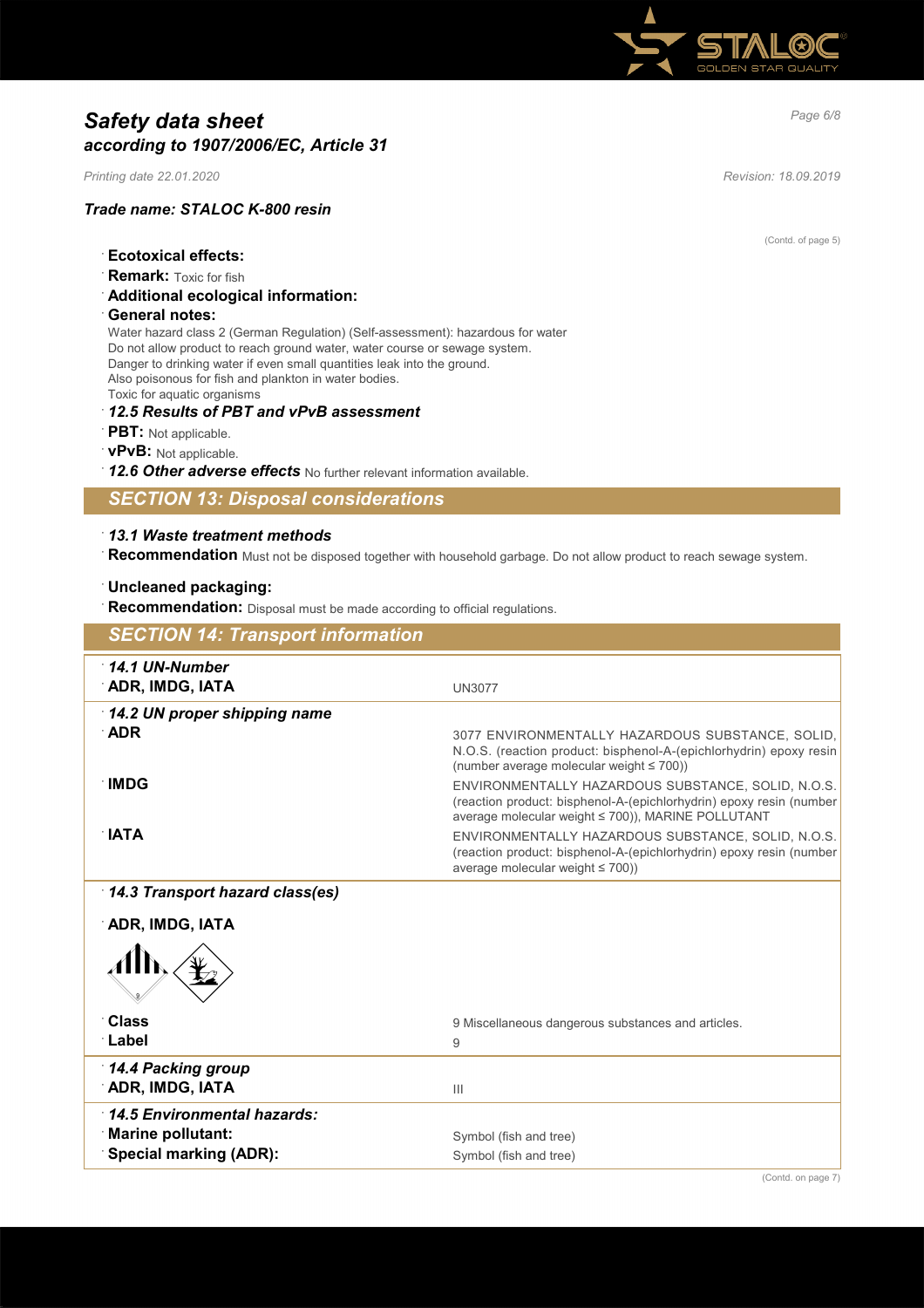

# *Page 7/8 Safety data sheet according to 1907/2006/EC, Article 31*

*Printing date 22.01.2020 Revision: 18.09.2019*

#### *Trade name: STALOC K-800 resin*

(Contd. of page 6)

| <b>Special marking (IATA):</b>                                                                                                          | Symbol (fish and tree)                                                                                                                                                                 |
|-----------------------------------------------------------------------------------------------------------------------------------------|----------------------------------------------------------------------------------------------------------------------------------------------------------------------------------------|
| 14.6 Special precautions for user<br>Danger code (Kemler):<br><b>EMS Number:</b><br><b>Stowage Category</b><br><b>Stowage Code</b>      | Warning: Miscellaneous dangerous substances and articles.<br>90<br>$F-A, S-F$<br>A<br>SW23 When transported in BK3 bulk container, see 7.6.2.12 and<br>7.7.3.9.                        |
| 14.7 Transport in bulk according to Annex II of<br><b>Marpol and the IBC Code</b>                                                       | Not applicable.                                                                                                                                                                        |
| Transport/Additional information:                                                                                                       |                                                                                                                                                                                        |
| <b>ADR</b><br>Limited quantities (LQ)<br><b>Excepted quantities (EQ)</b><br><b>Transport category</b><br><b>Tunnel restriction code</b> | $5$ kg<br>Code: E1<br>Maximum net quantity per inner packaging: 30 g<br>Maximum net quantity per outer packaging: 1000 g<br>3                                                          |
| ∴IMDG<br>Limited quantities (LQ)<br><b>Excepted quantities (EQ)</b>                                                                     | $5$ kg<br>Code: F1<br>Maximum net quantity per inner packaging: 30 g<br>Maximum net quantity per outer packaging: 1000 g                                                               |
| <b>UN "Model Regulation":</b>                                                                                                           | UN 3077 ENVIRONMENTALLY HAZARDOUS SUBSTANCE,<br>SOLID, N.O.S. (REACTION PRODUCT: BISPHENOL-A-<br>(EPICHLORHYDRIN) EPOXY RESIN (NUMBER AVERAGE<br>MOLECULAR WEIGHT $\leq$ 700)), 9, III |

## *SECTION 15: Regulatory information*

· *15.1 Safety, health and environmental regulations/legislation specific for the substance or mixture*

- · **Directive 2012/18/EU**
- **Named dangerous substances ANNEX I** None of the ingredients is listed.
- **Seveso category** E2 Hazardous to the Aquatic Environment
- · **Qualifying quantity (tonnes) for the application of lower-tier requirements** 200 t
- · **Qualifying quantity (tonnes) for the application of upper-tier requirements** 500 t
- **REGULATION (EC) No 1907/2006 ANNEX XVII** Conditions of restriction: 27
- · *15.2 Chemical safety assessment:* A Chemical Safety Assessment has not been carried out.

# *SECTION 16: Other information*

This information is based on our present knowledge. However, this shall not constitute a guarantee for any specific product features and shall not establish a legally valid contractual relationship.

#### · **Relevant phrases**

H315 Causes skin irritation.

- H317 May cause an allergic skin reaction.
- H319 Causes serious eye irritation.
- H351 Suspected of causing cancer.
- H372 Causes damage to organs through prolonged or repeated exposure.
- H411 Toxic to aquatic life with long lasting effects.